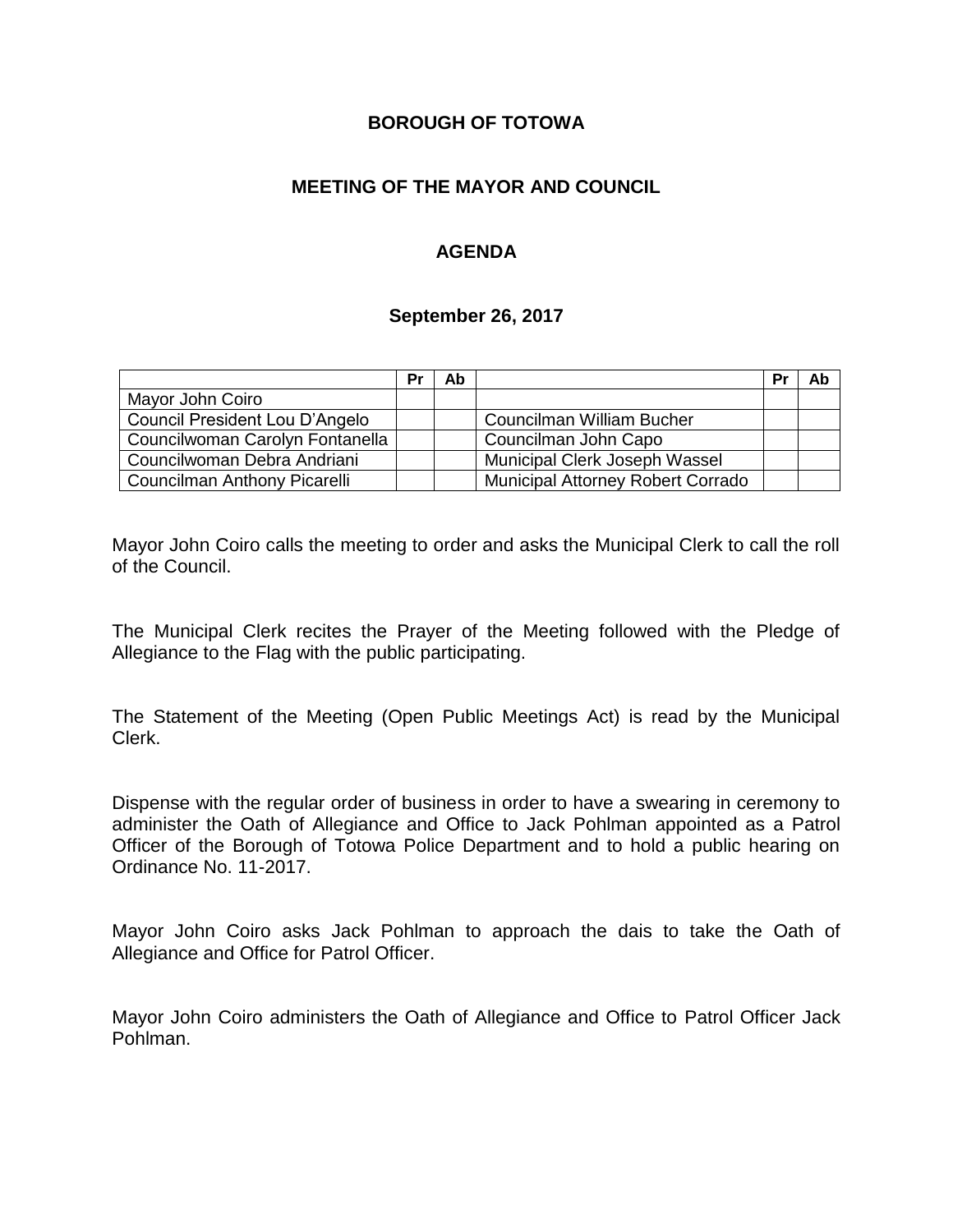A badge symbolic to the rank of Patrol Officer is presented to Patrol Officer Jack Pohlman by Police Chief Robert Coyle.

Congratulations are extended to Patrol Officer Jack Pohlman.

Recess.

The Municipal Clerk announces that Ordinance No. 11-2017 has been advertised for public hearing for Tuesday, September 26, 2017.

The Municipal Clerk reads the legal notice and the title of Ordinance No. 11-2017 (Parking Utility).

Open public hearing.

Mayor Coiro asks if any citizens wish to be heard on Ordinance No. 11-2017.

# **CITIZENS HEARD:**

Close public hearing.

The Municipal Clerk reads Ordinance No. 11-2017 by title.

Adopt Ordinance No. 11-2017.

Revert to the regular order of business.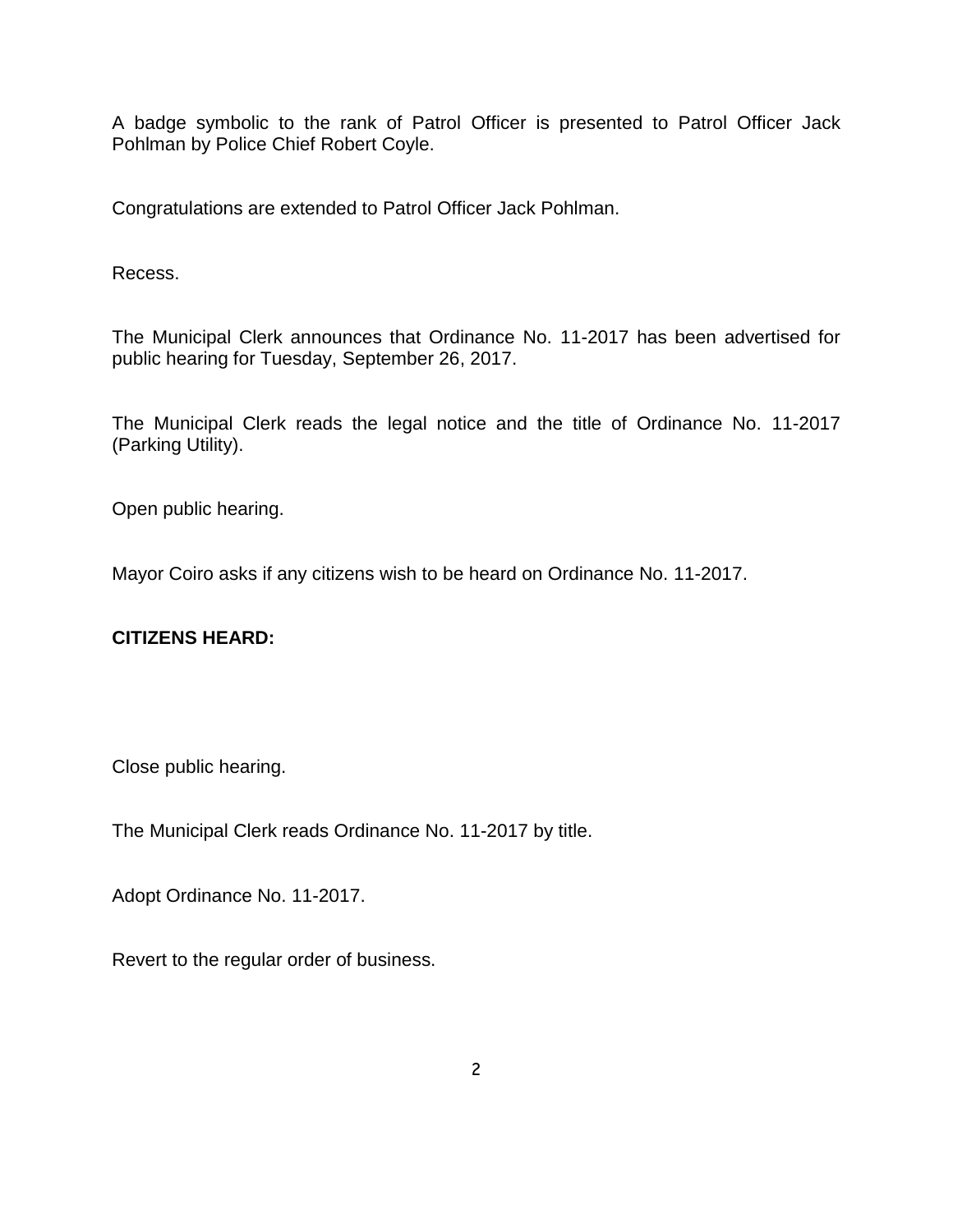Report from Members of the Council, Municipal Clerk and Municipal Attorney.

# **CITIZENS HEARD:**

Minutes of the Mayor and Council for the meeting of September 12, 2017.

# **COMMITTEE ON FINANCE: PICARELLI, D'ANGELO, FONTANELLA.**

Resolution No. 2017-20 for the payment of bills.

Resolution Authorizing Settlement Of The 2014 & 2015 Tax Appeals Entitled SAR Realty V. Borough Of Totowa.

# **COMMITTEE ON PUBLIC SAFETY: D'ANGELO, FONTANELLA, BUCHER.**

Grade increase for Patrolman Sean Williams from Grade 4 to Grade 3.

Letter from a Wayne resident thanking Sergeant James Eisele, and Patrol Officers Jeffrey Pasquariello, Brian Britting and Meagan Akins for their assistance after a motor vehicle accident on September 6, 2017.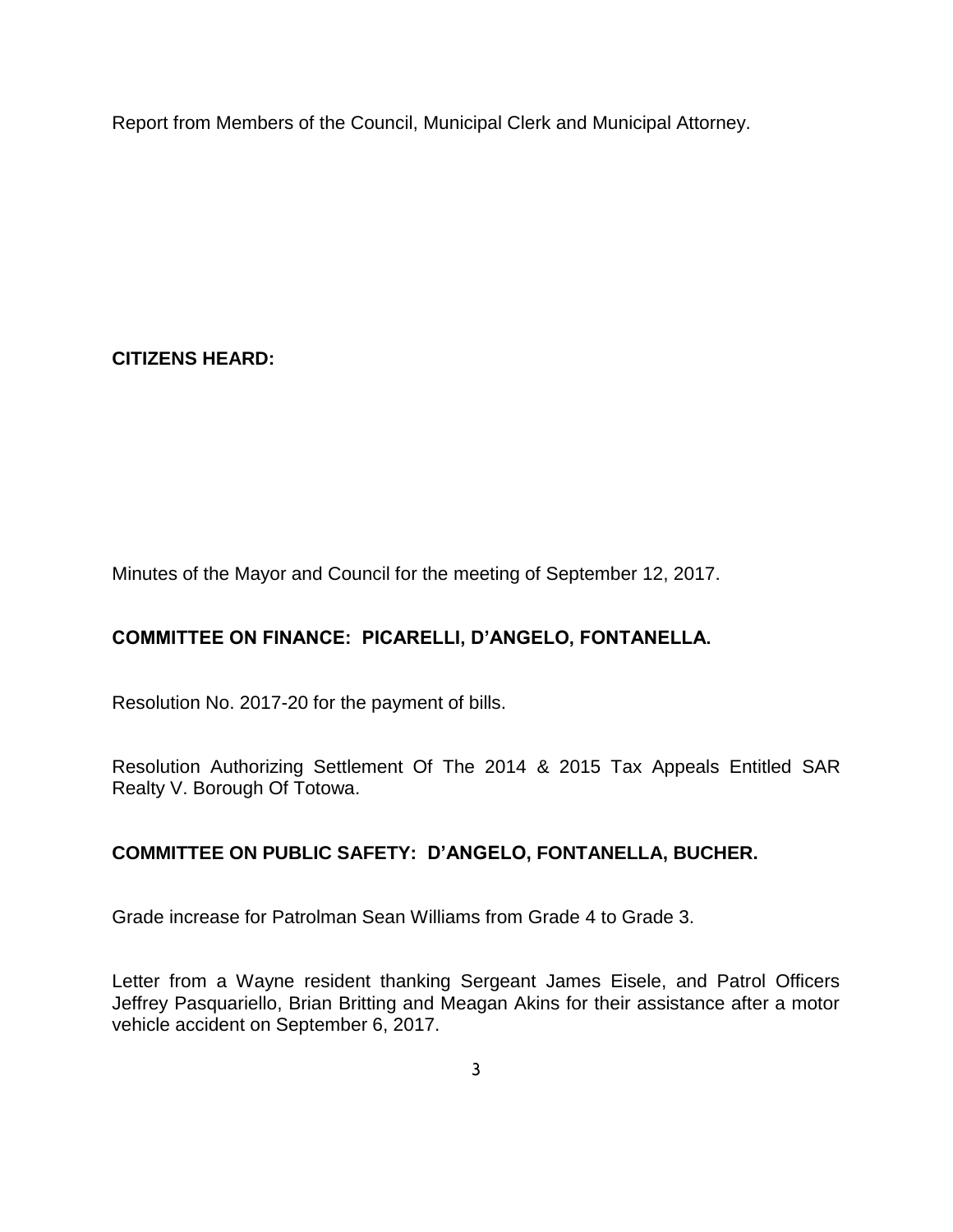Letter from Totowa resident Janet Cozzolino thanking Lieutenant Frank DeCeglie and Patrol Officers Brian Britting and Joseph Parlegreco for their kind help during an incident on September 16, 2017.

Letter from Lincoln Fire Company advising that they will be having the following fundraisers: Wine glass painting, October 7, 2017, 7:00 – 11:00 p.m. and Pancake Breakfast, October 22, 2017, 8:00 a.m. – 12:00 p.m.

### **COMMITTEE ON PUBLIC WORKS: BUCHER, CAPO, PICARELLI.**

Resolution To Submit A Grant Application And Execute A Grant Agreement With The New Jersey Department Of Transportation For The 2018 Municipal Aid Application For The Winifred Drive and Adams Drive Improvement Project.

Accept the bids for the Hobart Place and Gordon Avenue – Final Phase Improvements.

Recommendation of the Committee to adopt a resolution to award the contract/reject the bids for the Hobart Place and Gordon Avenue – Final Phase Improvements.

Recommendation of DPW Superintendent Jim Niland for a grade increase for DPW Laborer Steve Filan from Grade 1 to Grade 1-C.

### **COMMITTEE ON ENG. & PUB. PROPERTY: FONTANELLA, ANDRIANI, D'ANGELO.**

Change Order No. 2 for a net increase of \$4,000.00 and Payment Estimate No. 4 (Final) in the amount of \$6,131.62 to Aqua Infrastructure Rehabilitation Company, LLC for the Sanitary Sewer Main Rehabilitation – Phase IV.

Letter from the Totowa Deborah Chapter requesting permission to use the Municipal Parking Lot on Sunday, October 22, 2017 for a fundraiser to Atlantic City.